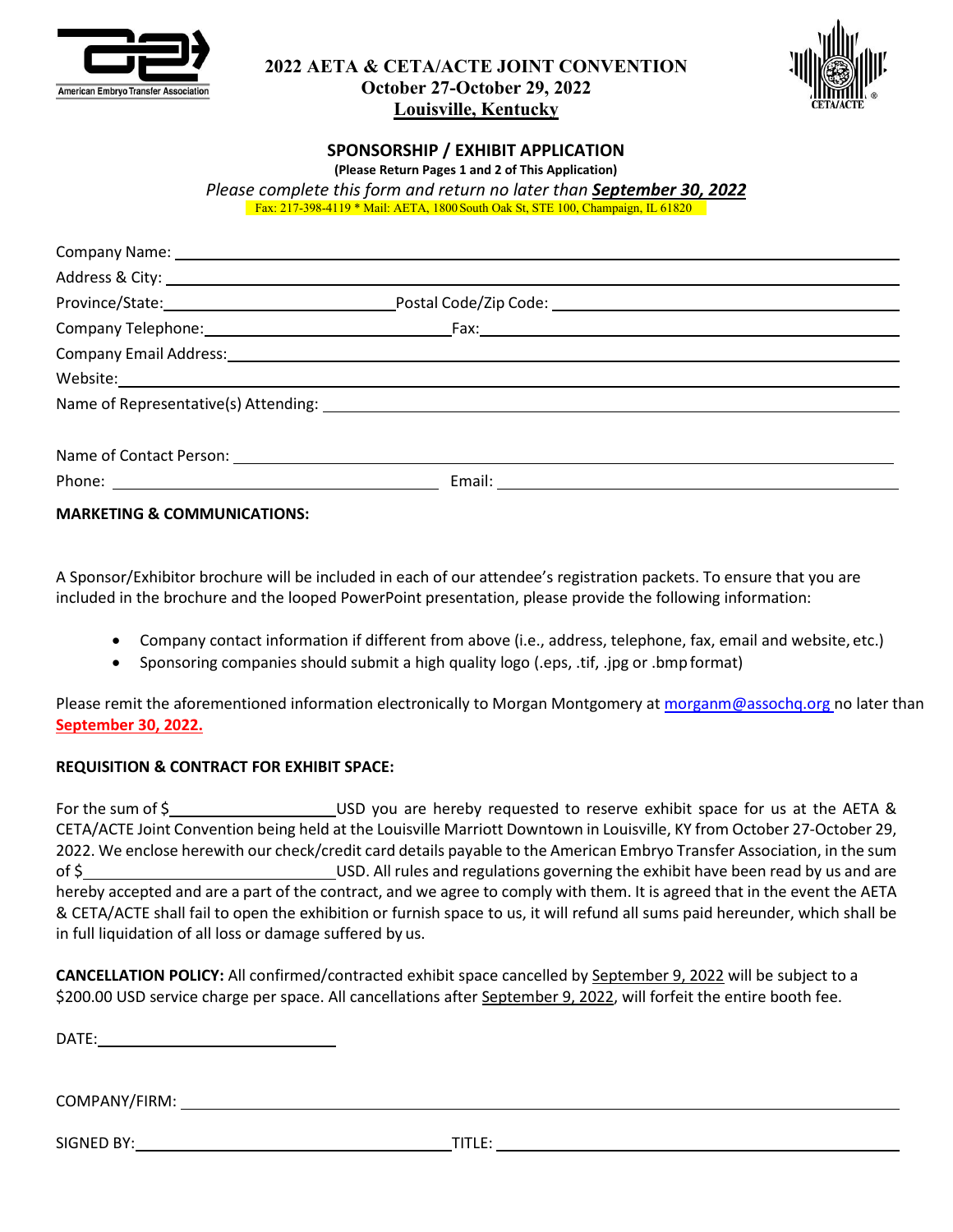



#### **Companies may pay a \$2500.00 sponsorship fee (check the box below) to place 1 item ONLY in the registration bag. No other promotional items will be allowed to be placed in the venue. Sponsors/exhibitors can only hand out materials at their booth or by choosing this sponsorship option.**

| <b>EXHIBIT FEES</b>                                                                                                                                          |                                                                                                |                               |                                    |                               |                                      |  |               |  |
|--------------------------------------------------------------------------------------------------------------------------------------------------------------|------------------------------------------------------------------------------------------------|-------------------------------|------------------------------------|-------------------------------|--------------------------------------|--|---------------|--|
| <b>EXHIBIT</b>                                                                                                                                               | <b>QUANTITY</b>                                                                                | <b>American Dollars (USD)</b> |                                    |                               |                                      |  | <b>TOTAL</b>  |  |
| Ехнівіт Воотн                                                                                                                                                |                                                                                                | \$1,400.00 USD / BOOTH        |                                    |                               |                                      |  |               |  |
| <b>ELECTRICAL OUTLET (110V)</b>                                                                                                                              | Please indicate (v) if you require an electrical outlet for your booth: YES<br>NO <sub>2</sub> |                               |                                    |                               |                                      |  |               |  |
|                                                                                                                                                              | $1st$ Choice - #<br><b>BOOTH NUMBER PREFERENCE:</b> (See enclosed diagram)                     |                               |                                    |                               | $2nd$ Choice - #<br>$3rd$ Choice - # |  |               |  |
| Please list below potential exhibitors you wish to not be located next to. We will do our best to accommodate your request but limited space may prevent it. |                                                                                                |                               |                                    |                               |                                      |  |               |  |
| <b>SPONSORSHIP FEES</b>                                                                                                                                      |                                                                                                |                               |                                    |                               |                                      |  |               |  |
| <b>SPONSORSHIP CHOICES</b>                                                                                                                                   |                                                                                                | V                             |                                    | <b>DATE</b>                   | <b>American Dollars (USD)</b>        |  | <b>TOTAL</b>  |  |
|                                                                                                                                                              |                                                                                                |                               | Friday, Oct. 28 (morning)          |                               | \$1250 USD                           |  | Not Available |  |
|                                                                                                                                                              |                                                                                                |                               |                                    | Friday, Oct. 28 (afternoon)   | \$1250 USD                           |  |               |  |
| BREAK (S)                                                                                                                                                    |                                                                                                |                               | Saturday, Oct. 29 (morning)        |                               | \$1250 USD                           |  |               |  |
|                                                                                                                                                              |                                                                                                |                               |                                    | Saturday, Oct. 29 (afternoon) | \$1250 USD                           |  |               |  |
|                                                                                                                                                              |                                                                                                |                               | Friday, Oct. 28                    |                               | \$2500 USD                           |  | Not Available |  |
|                                                                                                                                                              | <b>BREAKFAST</b>                                                                               |                               | Saturday, Oct. 29                  |                               | \$2500 USD                           |  | Not Available |  |
| <b>LUNCH</b>                                                                                                                                                 |                                                                                                |                               | Friday, Oct. 28                    |                               | \$3500 USD                           |  | Not Available |  |
|                                                                                                                                                              |                                                                                                |                               | Saturday, Oct. 29                  |                               | \$3500 USD                           |  | Not Available |  |
|                                                                                                                                                              |                                                                                                |                               | Thursday, October 27               |                               | \$1500 USD<br>\$1500 USD             |  | Not Available |  |
| AUDIO-VIDEO EQUIPMENT                                                                                                                                        |                                                                                                |                               | Friday, Oct. 28                    |                               | \$1500 USD                           |  |               |  |
|                                                                                                                                                              |                                                                                                |                               |                                    | Saturday, Oct. 29             | \$5000 USD                           |  | Not Available |  |
|                                                                                                                                                              | <b>GOLF TOURNAMENT</b>                                                                         | Thursday, Oct. 27             |                                    |                               | \$20000 USD                          |  | Not Available |  |
|                                                                                                                                                              | PRE-CONFERENCE SOCIAL<br><b>BANQUET ENTERTAINMENT</b>                                          |                               | Thursday, Oct. 27                  |                               | \$5,000 USD                          |  |               |  |
|                                                                                                                                                              | BANQUET (UP TO 4 IF NOT EXCLUSIVE)                                                             |                               | Friday, Oct. 28                    |                               | \$5,000 USD                          |  |               |  |
|                                                                                                                                                              | <b>COMPANION TOUR:</b>                                                                         |                               | Friday, Oct. 28<br>Friday, Oct. 28 |                               | \$2500 USD                           |  |               |  |
|                                                                                                                                                              | <b>COMPANION TOUR:</b>                                                                         |                               | Saturday, Oct. 29                  |                               | \$2500 USD                           |  |               |  |
|                                                                                                                                                              | Pre-Conference Seminar I: Small Ruminant AI and ET                                             |                               | Thursday, Oct. 27                  |                               | \$2500 USD                           |  | Not Available |  |
|                                                                                                                                                              | Pre-Conference Seminar II: Oocyte & IVF; OPU Tips & Tricks                                     |                               | Thursday, Oct. 27                  |                               | \$2500 USD                           |  |               |  |
|                                                                                                                                                              | ANY GENERAL SESSION                                                                            |                               | Per Session                        |                               | \$3500 USD                           |  |               |  |
|                                                                                                                                                              | NAME/LOGO ON REGISTRATION BAG + 1 ITEM<br><b>IN BAG</b>                                        |                               | Single Sponsorship Opportunity     |                               | \$5000 USD                           |  | Not Available |  |
|                                                                                                                                                              | ADD (1) ITEM TO REGISTRATION BAG                                                               |                               | (1) Item included                  |                               | \$2500 USD                           |  |               |  |
|                                                                                                                                                              | <b>CONVENTION DONATION</b>                                                                     | Amount Specified by Sponsor   |                                    |                               |                                      |  |               |  |
| <b>CREDIT CARD NUMBER:</b>                                                                                                                                   |                                                                                                |                               |                                    | <b>TOTAL SPONSORSHIP</b>      |                                      |  |               |  |
| CVV:<br><b>EXPIRATION DATE:</b>                                                                                                                              |                                                                                                |                               |                                    | <b>TOTAL EXHIBIT</b>          |                                      |  |               |  |
| TOTAL SPONSORSHIP & EXHIBIT<br><b>SIGNATURE</b>                                                                                                              |                                                                                                |                               |                                    |                               |                                      |  |               |  |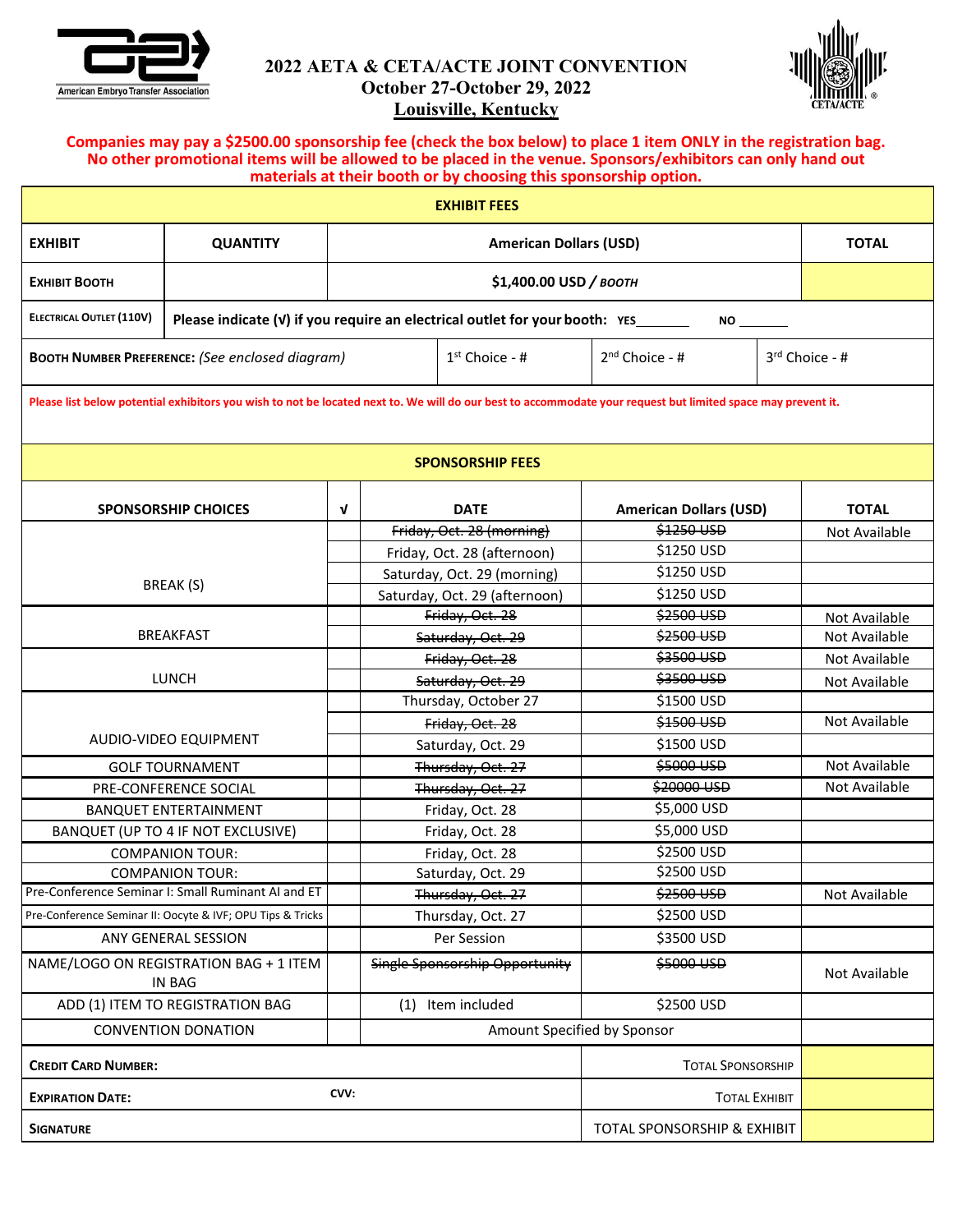



#### **SPONSORSHIP & EXHIBIT FEES**

Please make your check payable to: **American Embryo Transfer Association**

Please complete the enclosed Application and return along with this form *(with payment)* **by September 30, 2022**. *\* All fees are payable by wire transfer, check or credit card in American funds (USD)*

#### **SPONSORSHIP LEVELS will be used as another way to recognize the support of sponsoring companies. The sponsorship levels will be recognized as indicated in the chart below.**

*(PLEASE NOTE: If exhibiting – the exhibit fee will be added to your sponsorship to determine your sponsorship level)*

*All sponsorships will be recognized on screen in the exhibit room, in the convention program & exhibit/sponsor brochure, company name will be posted on both association web sites noting sponsorship level and the sponsorship level will be displayed at each event that you sponsor.*

| <b>SPONSORSHIP LEVELS</b> |                          |  |  |  |  |  |
|---------------------------|--------------------------|--|--|--|--|--|
| <b>DOUBLE PLATINUM</b>    | \$20,000 USD and up      |  |  |  |  |  |
| <b>PLATINUM</b>           | \$10,000 to \$19,999 USD |  |  |  |  |  |
| <b>GOLD</b>               | \$7,500 to \$9,999 USD   |  |  |  |  |  |
| <b>SILVER</b>             | \$5,000 to \$7,499 USD   |  |  |  |  |  |
| <b>BRONZE</b>             | \$2,500 to \$4,999 USD   |  |  |  |  |  |
| <b>FRIEND</b>             | \$500 to \$2,499 USD     |  |  |  |  |  |

# **INFORMATION AND RULES GOVERNING SPONSORSHIP & EXHIBITS**

#### **SPONSORSHIP ASSIGNMENT:**

All choices of sponsorship will be dealt with according to sponsorship level and then on a first come first serve basis, providing the application is received by the deadline date of **September 30, 2022**.

#### **SPONSORSHIP INFORMATION:**

- *Sole sponsor of the banquet* will have the opportunity to address the delegates during the banquet and will be recognized with signage.
- *Sole sponsor of the pre-conference social* will have the opportunity to address the delegates during the social and will be recognized with signage.
- *Sole sponsors of sessions and seminars* will be given the opportunity to introduce the speakers prior to the presentation.
- $\triangleright$  Sponsorship levels will be recognized on a screen in the exhibit room, on both association web sites, in the convention program and exhibit/sponsor brochure if the application is received before the deadlinedate.
- $\triangleright$  In addition to complimentary breakfast, each exhibiting/sponsoring company will receive complimentary tickets for two (2) representatives for lunch on Friday, October 28 and Saturday, October 29 as well as two (2) tickets to the banquet on Friday, October 28. The pre-conference social and golf tournament are not included.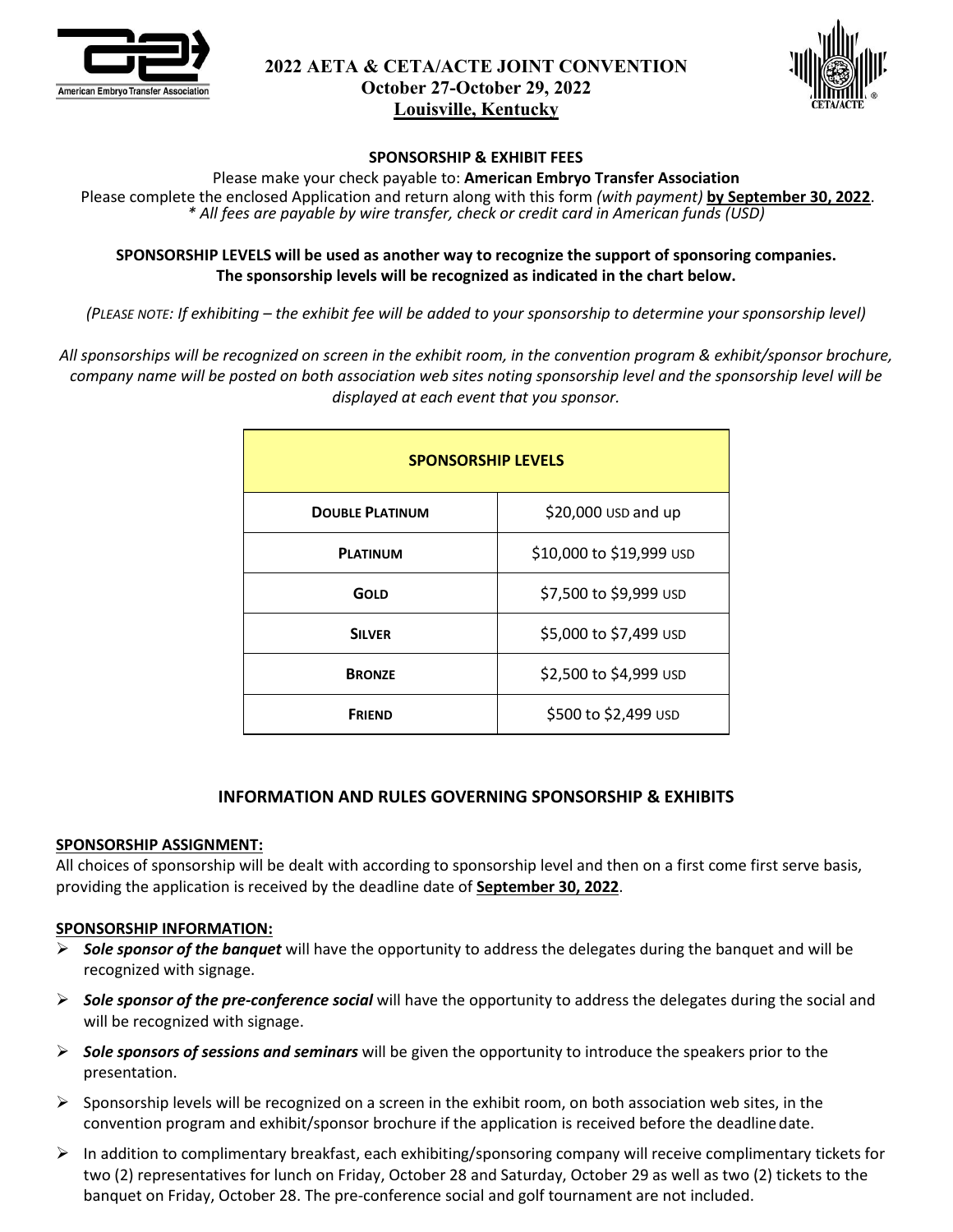



## **EXHIBIT SPACE ASSIGNMENT:**

Exhibit spaces will be assigned on a first come first serve basis, providing the application is received by the deadline date of **September 30, 2022**. Exhibitors may choose their event space on the Convention site or through this form. The Exhibit Chairman reserves the right to make reasonable adjustments in location of tables for the benefit of the exhibitor and the betterment of the totalexhibit.

#### **USE OF EXHIBIT SPACE:**

The Exhibit Chairman reserves the right to decline or prohibit any exhibit or part of an exhibit which in his opinion is not suitable and in keeping with the character of the Convention. No spaces shall be sublet without the direct written consent of the Exhibit Chairman. Displays will be permitted on the exhibit floor only by official exhibitors. Distribution of advertising matter by representatives of firms who are not official exhibitors is strictly forbidden.

The Exhibit Chairman reserves the right to restrict exhibit to a minimum noise level and to suitable methods of operation and display of materials. If for any reason an exhibit or its contents are deemed objectionable by AETA & CETA/ACTE, the exhibit will be subject to removal. This reservation includes person, things, conduct, printed material or any item of poor character which the AETA & CETA/ACTE considers objectionable to the Convention's wellbeing. In the event such as eviction or restriction is enforced. AETA & CETA/ACTE will not be liable for refunding rental fees or funds for exhibit equipment rental except at its own discretion. Exhibitor agrees that the AETA & CETA/ACTE may substitute the actual space assigned to exhibitor if necessary.

Exhibitors are urged to use novel and unique ways to attract attention to their exhibit space. The basic responsibility for attracting meeting participants to the exhibit is the exhibitors.

#### **EXHIBIT SPACES, HOURS OF OPERATION & EQUIPMENT:**

Exhibit booth set-up will include a 10 ft X 8 ft booth with 8 ft tall backdrop and 3 ft tall sides (pipe & drape) with a skirted table, two chairs, a waste basket and identification sign. Please indicate if you require an electrical outlet (110V) for your booth.

For maximum exposure to attendees, breaks will take place in the exhibit area when possible. We will be utilizing the services of Fern Expo. You will be receiving an Exhibitor Kit from Freeman Events and Exhibit Solutions with shipping information at a later date. The kit will also have information on how to order special or additional furniture and special services from them or the hotel. The exhibits will be 10 ft x 8 ft booths with an 8 ft tall backdrop and 3 ft tall sides (pipe & drape). There will be a skirted table, two chairs, a wastebasket, and an identification sign. The room is already carpeted. Exhibit hours and location are as follows:

Thursday, October 27, 2022 12:00 p.m. – 5:00 p.m. Exhibitor Setup

Friday, October 28, 2022 7:00 a.m. – 6:00 p.m. Exhibits Open

Saturday, October 29, 2022 7:00 a.m. – 3:00 p.m. Exhibits Open

3:00 p.m. – 6:00 p.m. Exhibitor Teardown

#### **SECURITY & LIABILITIES:**

AETA & CETA/ACTE, the Louisville Marriott Downtown, the convention facilities or their corporate entities will not be responsible for loss of any material by or for any cause. Each exhibitor must make provision for safeguarding of his goods, materials, equipment and display at all times and exhibitors are urged to carry their own insurance through their own sources at their own expense.

The management will exercise care for the protection of the exhibitors, materials and displays. Beyond this, the AETA & CETA/ACTE or any officer or staff member will not be responsible for the safety of the property of the exhibitor, his agents, and employees from theft, damage by fire, accident or any other cause.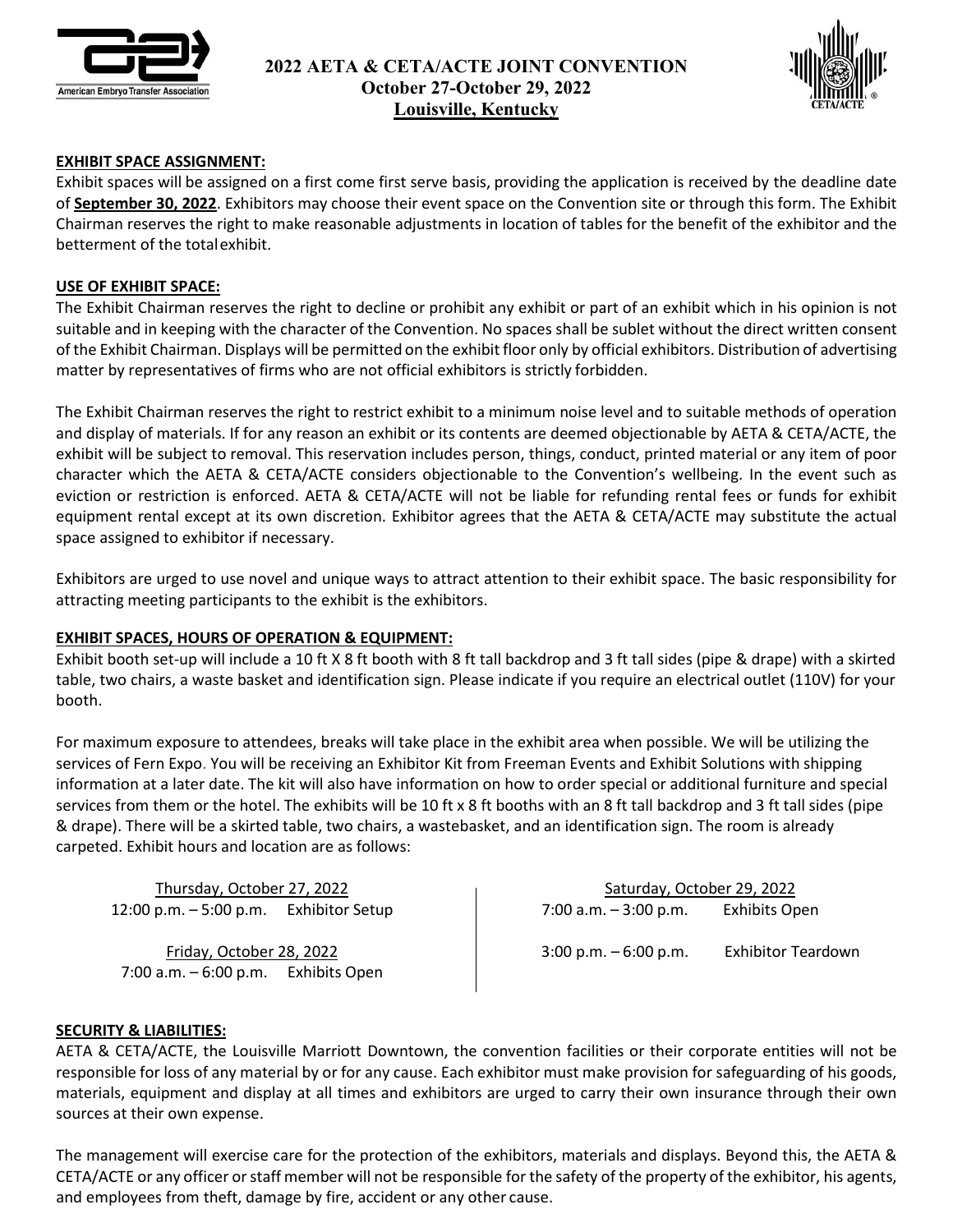



The exhibitor hereby assumes entire responsibility and hereby agrees to protect, defend, indemnify and save the Hotel, its owners, its operator, and each of their respective parents, subsidiaries, affiliates, employees, officers, directors, and agents harmless against all claims, losses or damagesto persons or property, governmental charges or fines and attorney's fees arising out of or caused by its installation, removal, maintenance, occupancy or use of the exhibition premises or a part thereof, excluding any such liability caused by the sole gross negligence of the Hotel and its employees andagents.

The exhibitor shall obtain and keep in force during the term of the installation and use of the exhibit premises, policies of Comprehensive General Liability Insurance and Contractual Liability Insurance, insuring and specifically referring to the Contractual liability set forth in this Exhibit Agreement, in an amount not less than \$2,000,000 Combined Single Limit for personal injury and property damage.

## **CANCELLATION POLICY:**

All confirmed / contracted exhibit space(s) cancelled by **September 9, 2022** will be subject to a \$200.00 USD service charge per space. All cancellations after **September 9, 2022** will forfeit the entire booth fee.